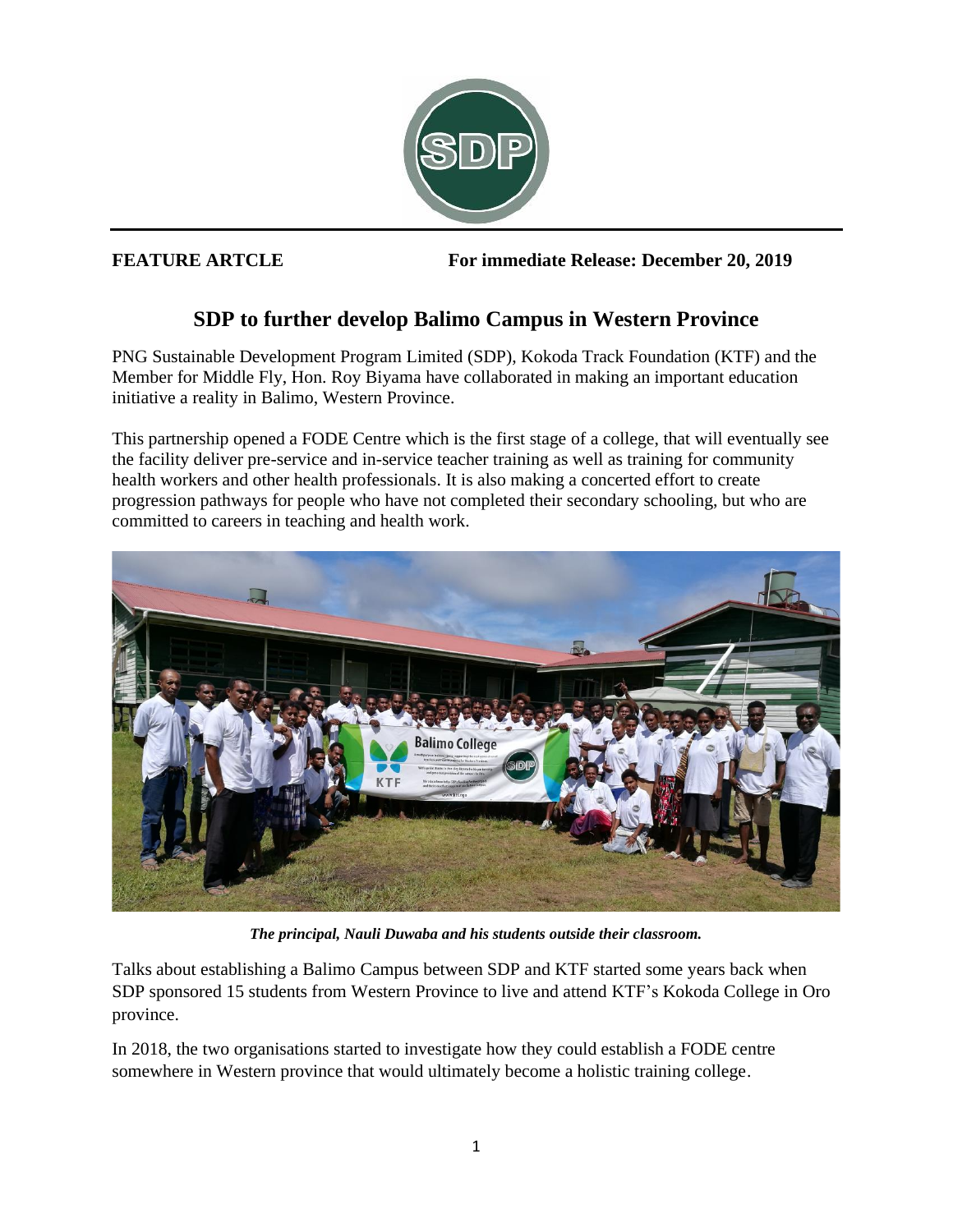KTF's chief executive officer, Dr. Genevieve Nelson recalls travelling across Western province with her colleague in April 2018, meeting with governments, churches, companies, and communities to find out more; and to see if they could find the "right spot" to establish the college.

*"After spending time in Kiunga, Rumginae and Daru, we travelled into Balimo via Kawito. We knew that the local member had previously tried to get a Teachers College established out in Newtown. We wanted to know more and so we travelled out to visit the campus. As soon as we got there, we knew there was something special about Balimo. The reception we received from the community was extraordinary. And the campus location had a very spiritual feel about it. Whilst the buildings were old and run down, we knew that it wouldn't take much to reinvigorate them. There was enormous land capacity to expand; we were right next to the airstrip (which wasn't operating at the time); and the generosity of spirit from the community was amazing. We knew this was the place,"* said Dr. Nelson.

Soon after, a team from SDP flew in to Balimo to meet with the KTF team and the people in Balimo to work out how soon the FODE centre could be set up. It was evident from speaking with the people that there is an enormous desire among the community to reconnect with their schooling, re-engage and matriculate. The local Member, Hon. Roy Biyama was a strong supporter and soon SDP signed an MOU with him whereby the unused buildings were made available for this joint initiative.

*"They told us that there were no other opportunities in the region,"* said Dr. Nelson.

*"Once we got the green light from SDP whereby, they would provide the funding to open the FODE centre, we had a two-week period to run around announcing the opening of the centre and undertaking enrolments. We had over 400 people show up hoping to enrol. We had only planned to enrol 70 students in the first year, but we spoke with SDP and told them about the extraordinary turn out we had received and they immediately agreed to increase the numbers to 105."*

The excitement and warm welcome by the people in Balimo are always something SDP and KTF staff experience when they are there on the ground.

On one particular visit to Balimo, KTF with the local member, distributed 400 SolarBuddy lights to the children from three elementary schools. KTF normally receives a gift or two in return when they do these distributions; but on that occasion, the children were so grateful that every single person brought them a gift. They had coconut trees, fruits and vegetables, sets of deer antlers, bilums, paddles, shields and clubs.

*"It was extraordinary,"* said Dr. Nelson.

*"We left most of it behind to be put up at the college once the renovations are complete; and the Member planted coconuts in his garden which are now growing amazingly."*

These coconuts have now been moved and replanted at the campus by the Chief Executive Officer of SDP John Wylie and Hon. Roy Biyama, as a symbol of growing and strengthening this partnership with the local member and his people.

SDP and KTF are also grateful that the Balimo government authorities have made a particularly valuable contribution by making vacant houses and buildings available for this initiative which is strongly supported by relevant health and education authorities.